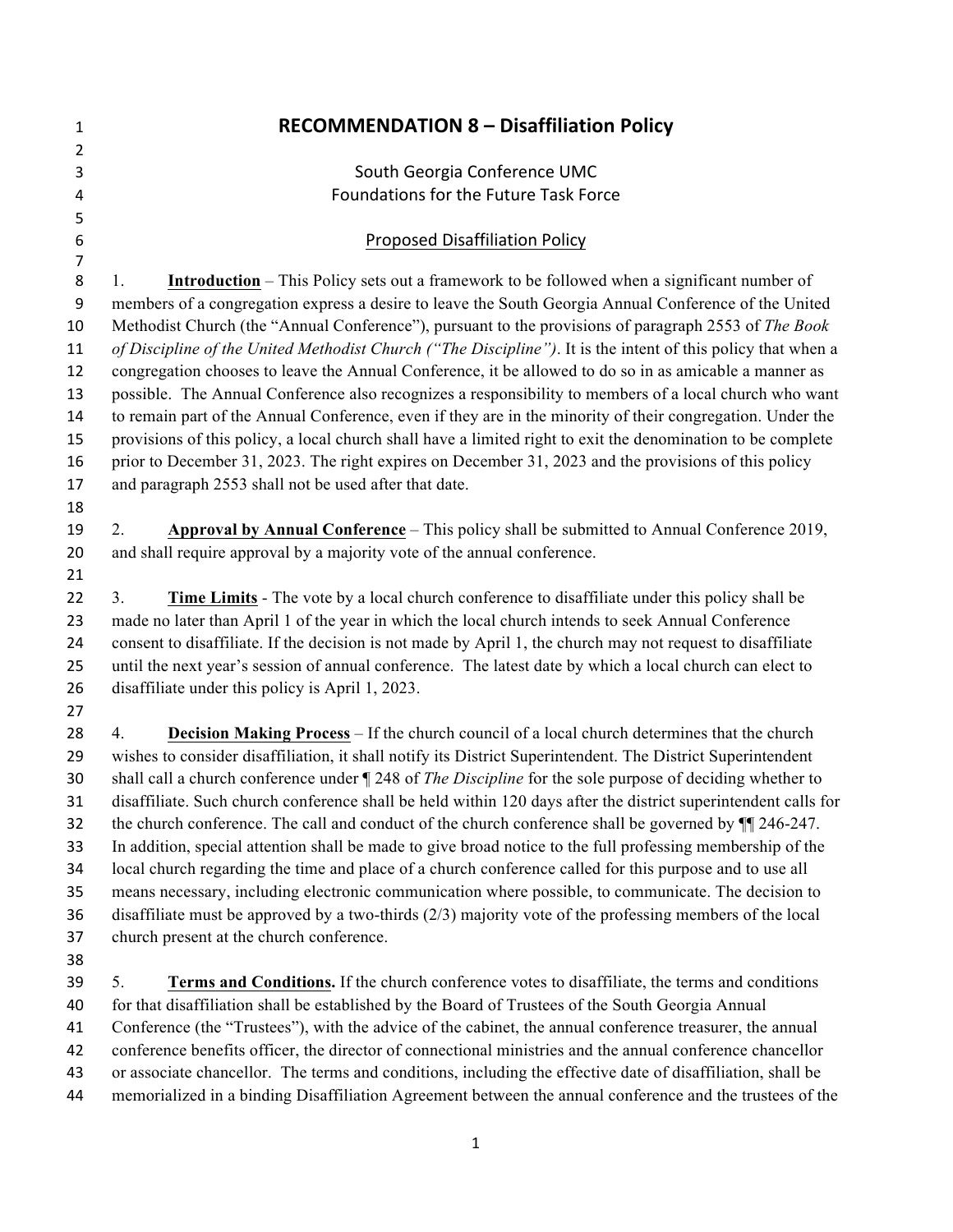local church, acting on behalf of its members. That agreement must be consistent with the following provisions, but may contain additional requirements, as determined by the Trustees –

- 
- a) Terms of Disaffiliation Agreement. The Disaffiliation Agreement shall be consistent with the form to be developed by the General Council on Finance and Administration, and may contain other terms as determined by the Trustees so long as they are not inconsistent with such form. b) Pension Liabilities – A disaffiliating local church shall contribute a withdrawal liability in an amount equal to its pro rata share of any aggregate unfunded pension obligations, which obligations shall be determined pursuant to the withdrawal liability formula to be adopted at 2019 Annual Conference in accordance with the Petition Number 90016 enacted at General Conference 2019. It must also pay all pension and health care arrearages, if any. c) Apportionments - The local church shall pay any unpaid apportionments for the 12 months prior to the effective date of disaffiliation, as well as an additional equal amount representing 12 months of future apportionments. d) Salary and Benefits – The local church shall pay its appointed clergy's compensation and benefits through the date on which its disaffiliation is effective. e) Property - A disaffiliating local church shall have the right to retain its real and personal, tangible and intangible, property. All transfers of property shall be made prior to disaffiliation. All costs for transfer of title or other legal work, including any costs or fees incurred by the Annual Conference in connection with the disaffiliation, shall be borne by the disaffiliating local church. f) Other Liabilities. A disaffiliating local church shall satisfy all other debts, loans, and liabilities, or assign and transfer them to its new entity, prior to disaffiliation. g) All payments hereunder shall be made prior to the effective date of departure. h) A church that disaffiliates from the United Methodist Church shall not use "Methodist" in its name, nor shall it use the Cross and Flame in its logo. The use of the name "Methodist" and the use of the Cross and Flame implies that a church is part of a connectional denomination and should not be used for a non-connectional, separate and distinct church organization. i) Once the disaffiliating local church has paid the annual conference all funds due under this policy and the agreement, and provided that there are no other outstanding liabilities or claims against the annual conference as a result of the disaffiliation, the Trustees shall release any claims that the annual conference may have under ¶ 2501 and other paragraphs of *The Discipline*  86 commonly referred to as the trust clause.